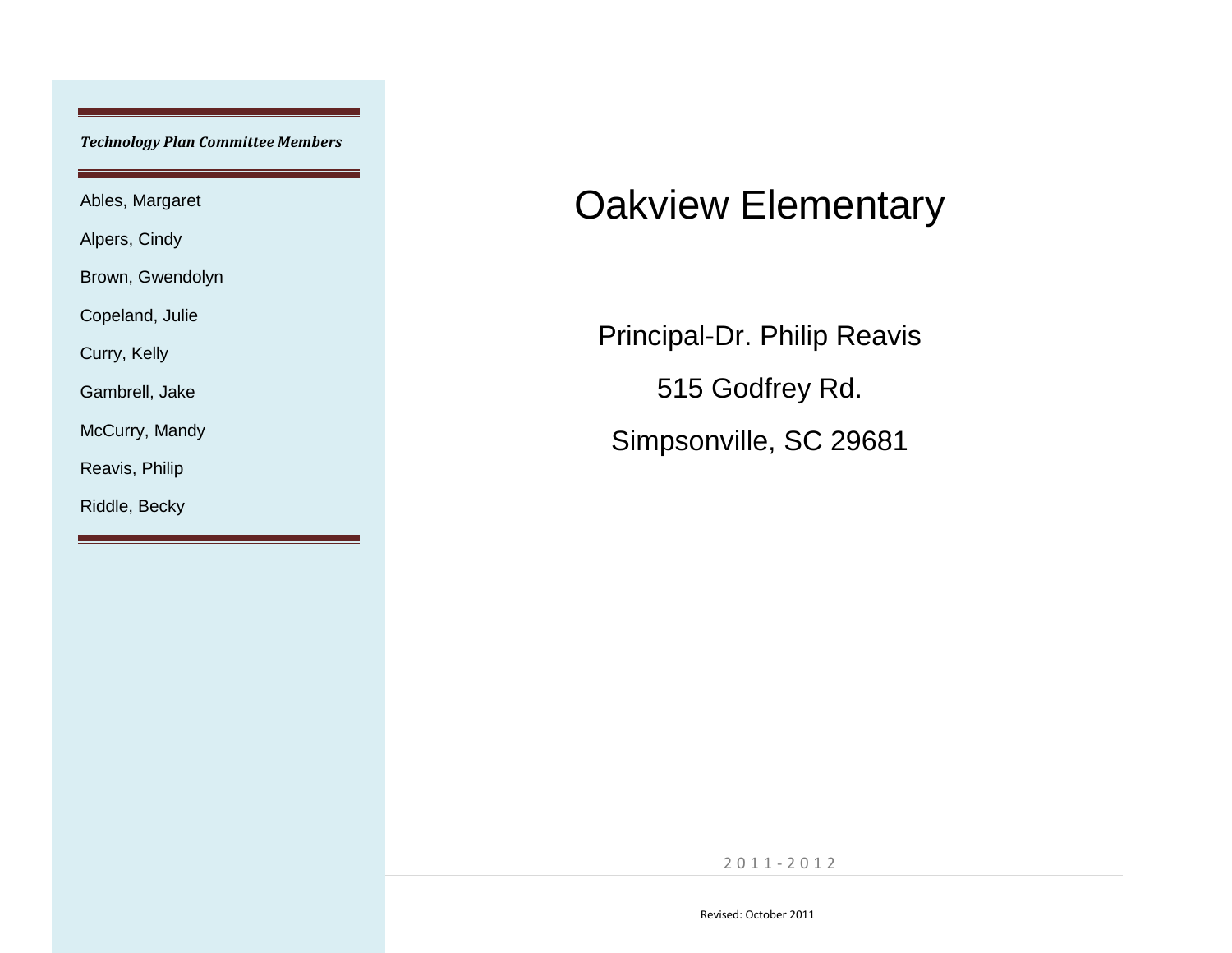# **Snapshot of Current Technology Use in School**

The snapshot of current use should briefly focus on how current technology is being used in the school. This is not a list of equipment contained in the school. This can be a paragraph or a bullet list. Examples:

- 100% of the classrooms are equipped with Promethean Boards which are used every day.
- Teachers check out the 7 mobile computer labs daily.
- The 3 computer labs are used by every teacher on a weekly basis
- Teachers use computer labs and mobile labs for Compass Learning
- Teachers use virtual field trips to enhance classroom instruction and reinforce standards via Tanberg Video Conferencing Equipment.
- All students are presently using technology to enhance research methods correlated with curriculum standards.
- Students in all classrooms are exposed to technology daily through various educational software including Reading Counts, Lexia, Larson's Math, Overdrive, Compass Odyssey, and the Internet with interactive Promethean Board lessons.
- Teachers are using the United Streaming videos coordinated to the curriculum standards in all subject areas.
- Teachers use interactive Promethean devices, such as activotes, Actvislates, and ActivExpressions
- All  $1<sup>st</sup>$  through  $5<sup>th</sup>$  grade students participate in weekly computer lab instruction.
- Teachers interact with students during lab instruction.
- Teacher made flip-charts in addition to downloaded flipcharts from Promethean Planet are used to teach specific standards.
- All teachers maintain current websites.
- Actively use school website with events.
- Currently our staff members continue to participate in various workshops.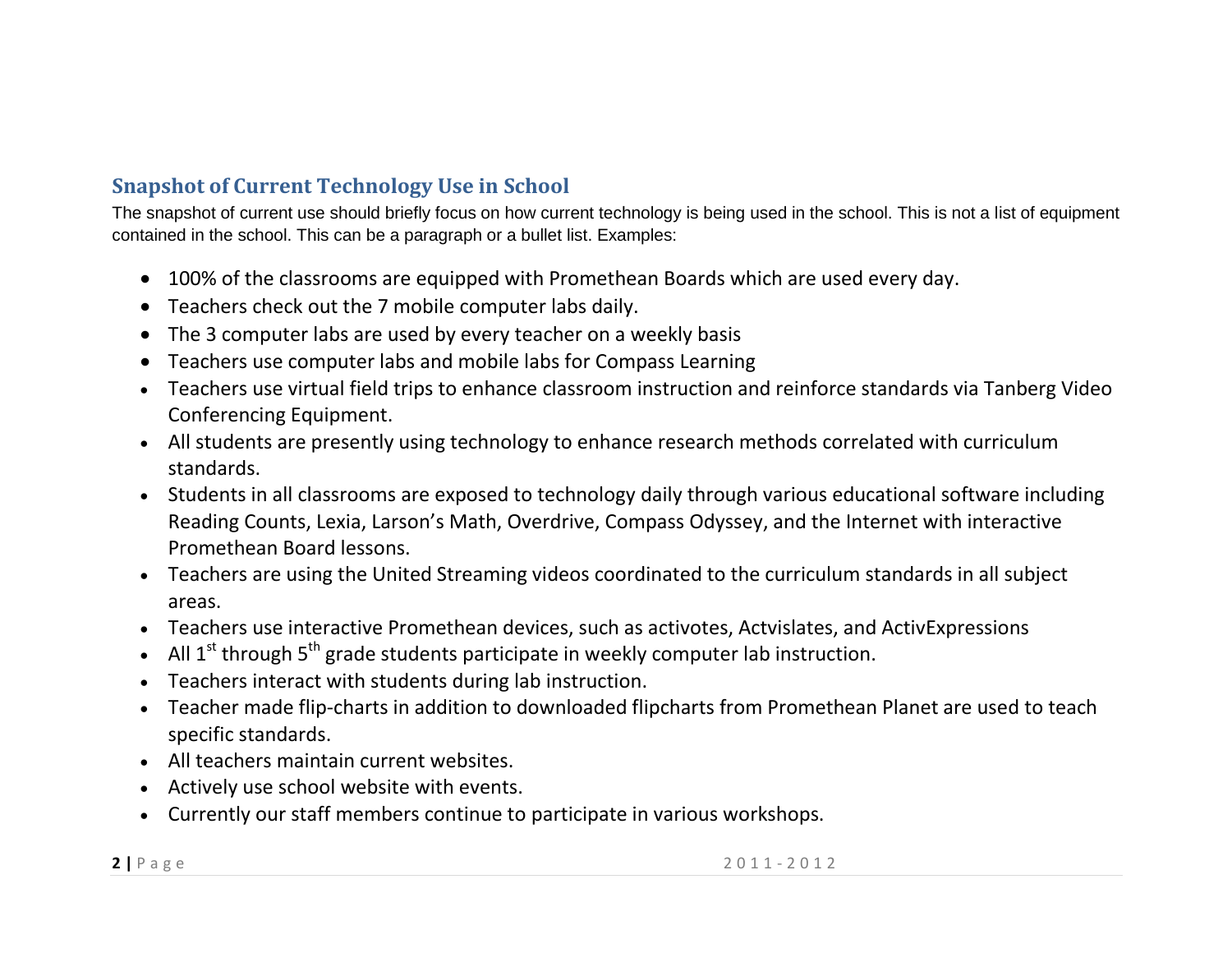#### *Quick Facts :*

Number of students: 1,248

Number of staff: 125

Number of classroom with

Interactive Whiteboards: 70

Number of Computer labs: 3

Number of mobile laptop labs: 7

- Greenville County Schools use *Intel Teach to the Future* to demonstrate Teacher Technology Proficiency.
- All full-time teachers have completed *Intel*.
- The technology team works to provide relevant training for instruction and personal productivity.
- Teachers are using online resources like E-books, Discus and United Streaming to introduce, reinforce, and enrich the teaching of the South Carolina state curriculum standards.

#### **SCHOOL PROFILE**

The facility at Oakview houses kindergarten through fifth grade. There are regular classroom spaces, rooms for special education or specialty classes. Added during the 2010-2011 school year is a distance leaning lab. Here, teachers and students are able to take virtual field trips all over the United States and world. The common areas consist of one large media center, a science lab, a gymnasium, an art classroom, a music classroom, a cafeteria, and an administrative area. Outside, the school also houses a butterfly garden, blueberry patch, a South Carolina garden, nature trail, and an apple orchard. The administrative complex consists of a reception area with 3 offices, a conference room, guidance offices, bookroom, health room, PTA room, and several storage rooms. Oakview also has two full-size computer labs with 30 networked computers in each lab. A third computer lab was added using computers from one of the wireless carts for the 2010-2011 school year. Oakview has 7 wireless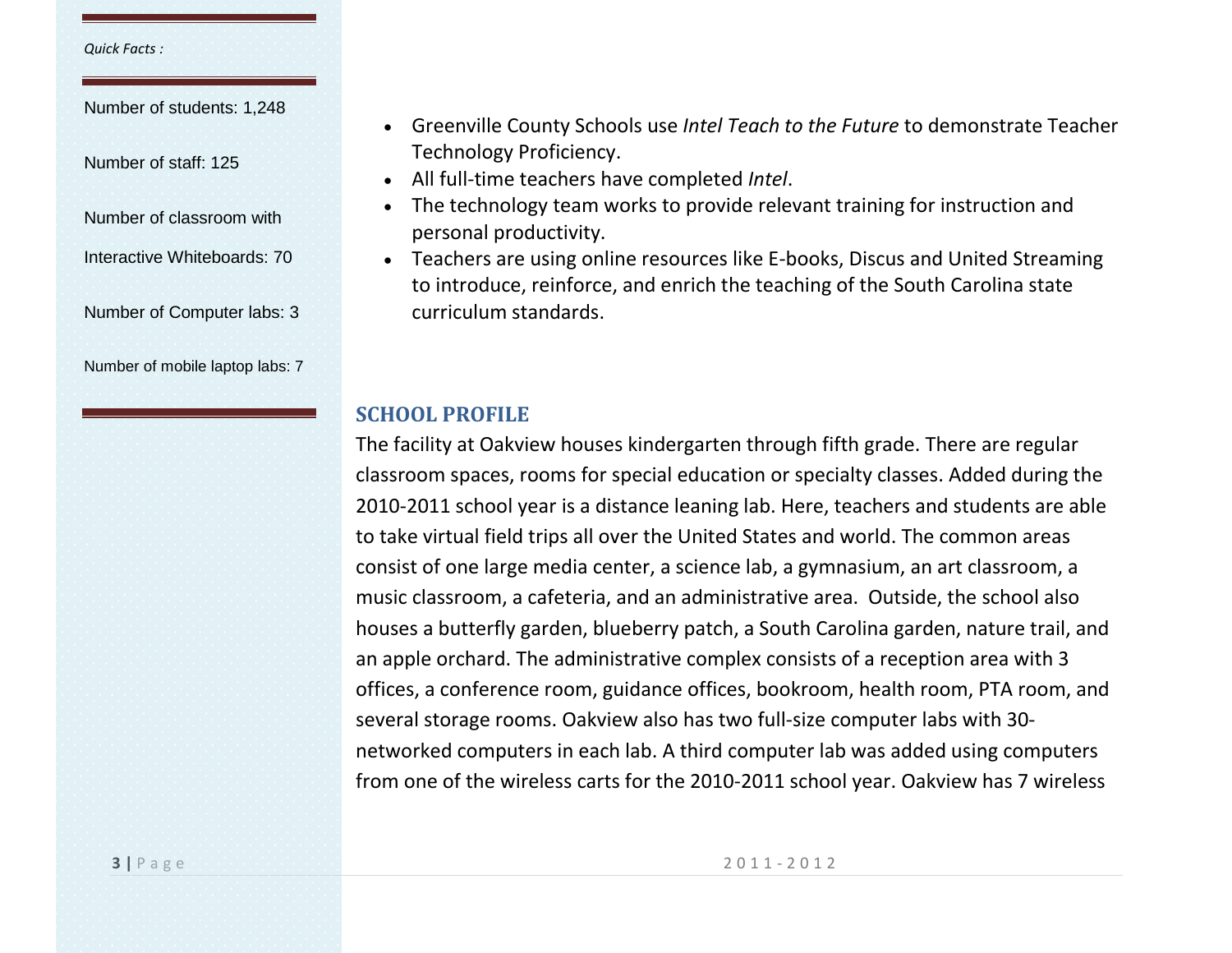computer carts with 283 wireless laptops for classroom use. Oakview has 149 teacher laptops. Each classroom is connected to the school's network.

Our school leaders promote quality instruction by actively supporting teaching and learning. Teachers attend workshops, conferences, and other professional development activities throughout the year in addition to technology workshops that are planned at our school. All teachers at Oakview implement curriculum-based units infused with technology in addition to technology-based assignments throughout the year. The library card catalog (OPAC) is accessible online, and internet access is available in all classrooms, in 7 mobile labs, and the three computer labs. The school web page, built by the media specialist, is updated daily. All teachers have their personal web pages linked to the school's page. Oakview offers in-service hours in computer training for its teachers. Workshops have include: Lexia Reading, Compass learning, Promethean Board, teacher web pages, class distribution lists, webquests, email, United Streaming, Power Teacher, Active Inspire, and new software applications.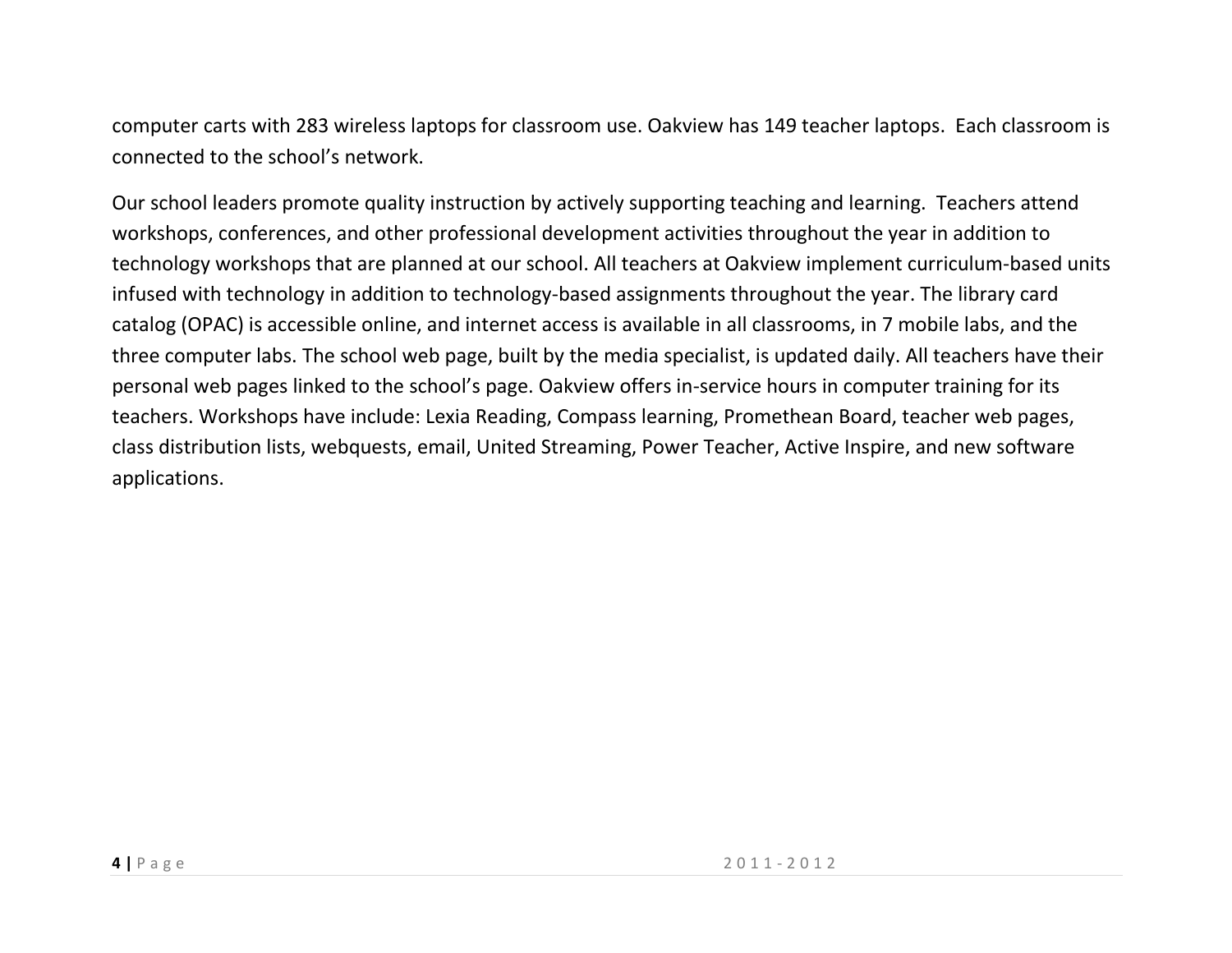#### **Technology Dimensions Overview**

#### **Tech Dimension 1: Learners and their Environment**

Oakview Elementary School will implement district technology standards to increase student achievement and technological literacy each year through the end of  $5<sup>th</sup>$  grade. Students will use current and emerging technologies independently and collaboratively as they develop skills needed for success in the 21<sup>st</sup> century world.

Technology offers students access to current and developing information, tools for visualizing and modeling, data collection, data analysis and emerging communication of ideas. Student will use current and emerging technologies independently and collaboratively as they develop skills needed for success in the  $21<sup>st</sup>$  century world.

New and emerging technologies in the classroom foster creativity, team building, and development of 21st Century Skills. Learning how to utilize these technologies when students get out into the business world will be vital to their success.

## **Tech Dimension 2: Curriculum and Instruction**

Oakview Elementary School will use current and emerging technology to create student-centered environments that enhance academic achievement.

The school will use current and emerging technologies to create learner-centered instructional environments that enhance academic achievement.

Teachers will use current and emerging technologies to design technology-enriched learning environments to assist students with the attainment of required curriculum objectives.

## **Tech Dimension 3: Professional Development**

Oakview Elementary will develop ongoing and continued professional development programs and classes for all Oakview educators. These professional development programs will help to increase technological proficiency of all Oakview Elementary educators in order to increase student achievement using research proven strategies and technology integration.

**5** | P a g e 20  $\blacksquare$  educators – teachers, principals and administrators, school library media personnel, and The school will develop ongoing and sustained professional development programs for all support staff.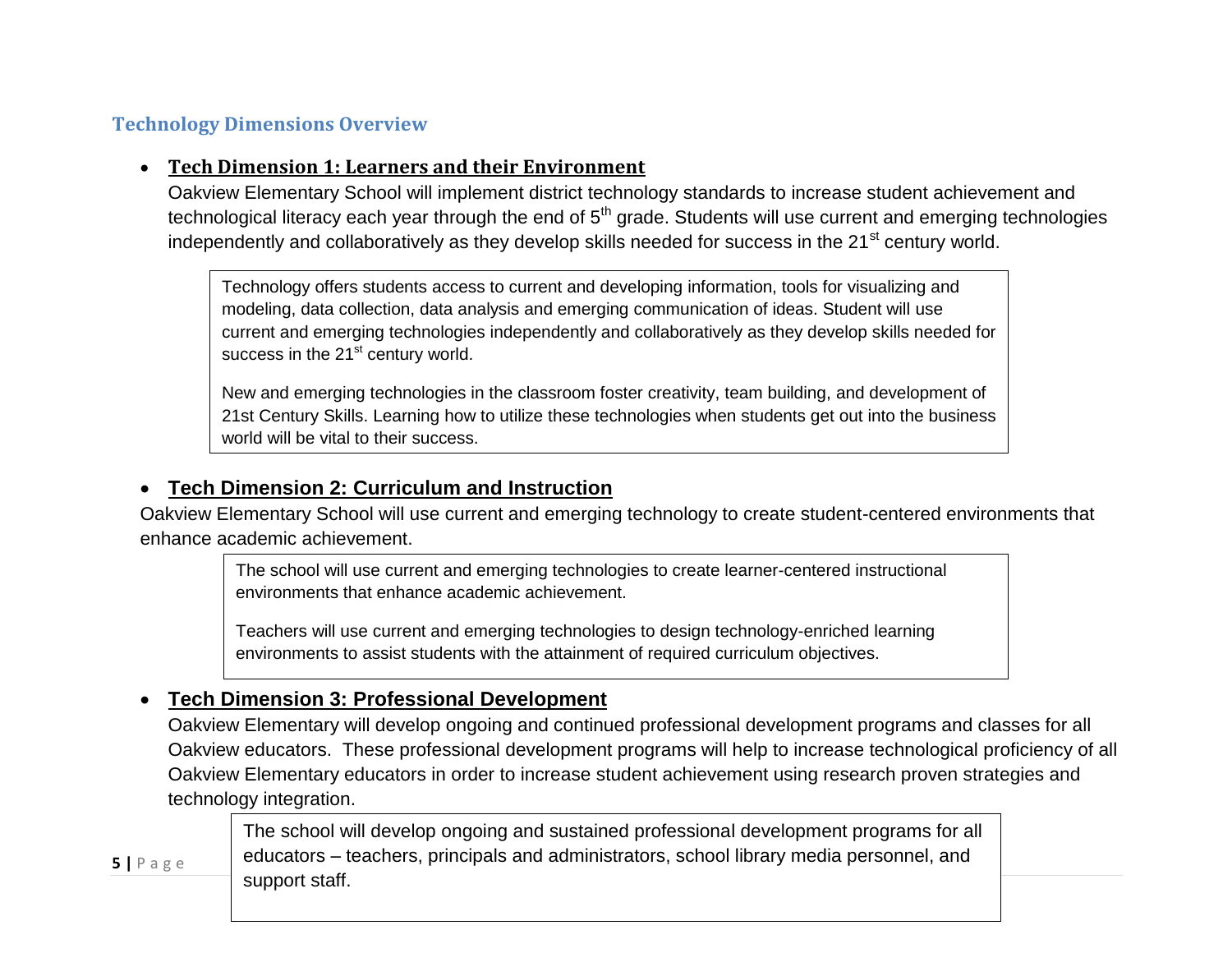Goal 1: Use current and emerging technologies to raise the academic challenge and performance of each student.

# OBJECTIVES:

#### *1. Provide the technology necessary to engage students in the learning process.*

| <b>Tech</b><br><b>Dimension</b>    | Ref.<br><b>Number</b> | <b>Strategy/Action</b>                                                                                | <b>Action Steps</b>                                                                                                                                          | <b>Funding</b><br><b>Considerations</b> | <b>Evaluation of Objectives</b>                                                                   |
|------------------------------------|-----------------------|-------------------------------------------------------------------------------------------------------|--------------------------------------------------------------------------------------------------------------------------------------------------------------|-----------------------------------------|---------------------------------------------------------------------------------------------------|
| Learners and<br>the<br>Environment | $1 - 1.1$             | Continue to use<br>Promethean Boards in<br>order to engage students<br>in all classrooms.             | Use refresh funding to<br>maintain PBs and<br>projectors and<br>provide training                                                                             | Refresh                                 | Number of classrooms with<br>PBs and projectors                                                   |
| Curriculum<br>and<br>Instruction   | $1 - 1.2$             | Teachers will use the<br>Promethean Boards as a<br>tool to engage students in<br>the learning process | Provide teachers with<br>resources and training<br>to effectively use<br>promethean Boards                                                                   | School funds                            | Observation of student<br>engagement and interaction<br>with PBs during<br>observations.          |
| Professional<br>Development        | $1 - 1.3$             | Provide ongoing<br>workshops in technology<br>to increase the technology<br>level of teachers         | Create professional<br>development<br>opportunities with IT<br>using the most current<br>technology available<br>for the 21 <sup>st</sup> century<br>learner | School Fund,<br><b>PTA</b>              | PAS-T notebooks containing<br>proof of workshops and<br>surveys from teachers after<br>workshops. |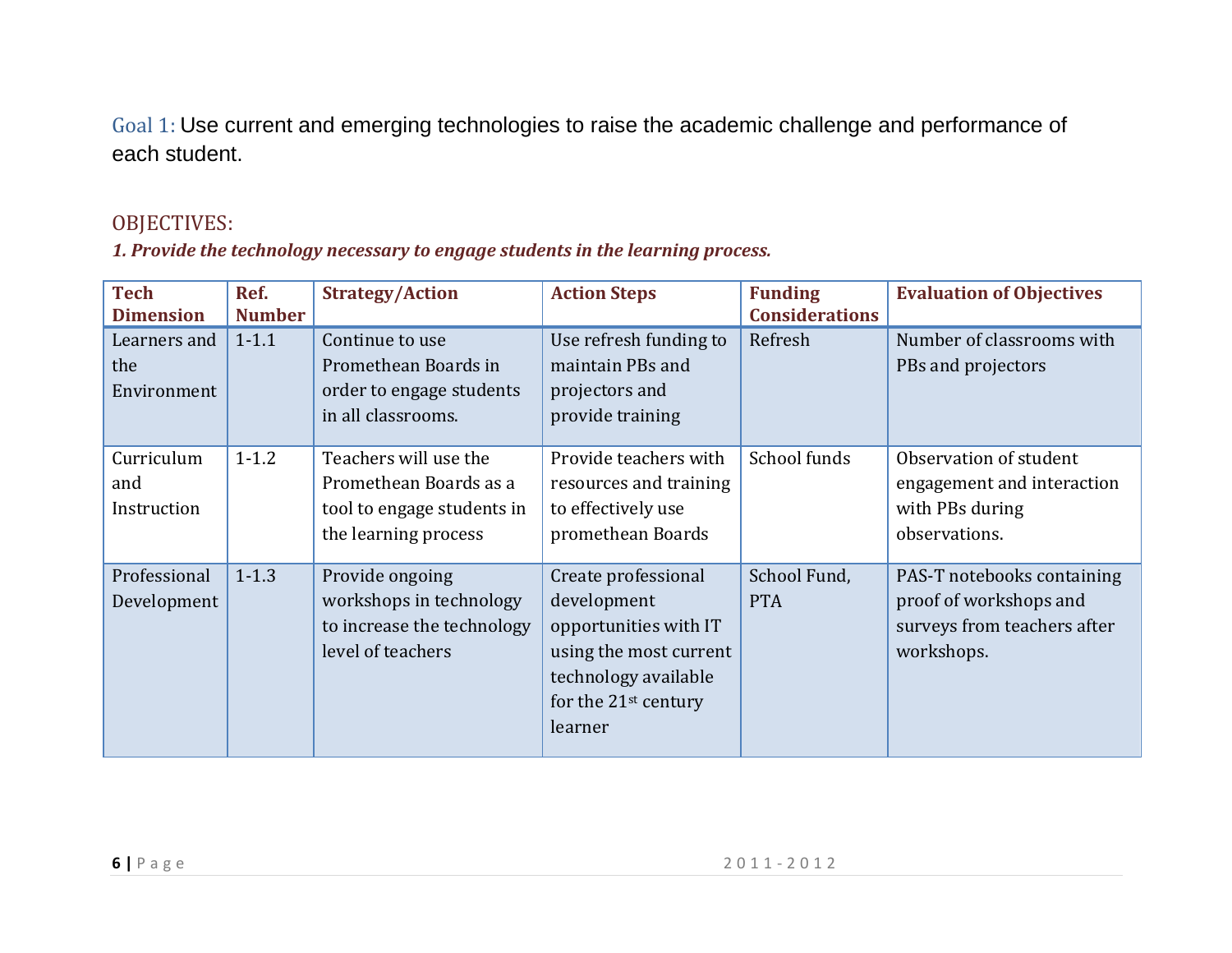| <b>Tech</b><br><b>Dimension</b>    | Ref.<br><b>Number</b> | <b>Strategy/Action</b>                                                                                                                                                                                | <b>Action Steps</b>                                                                                               | <b>Funding</b><br><b>Considerations</b> | <b>Evaluation of Objectives</b>                                                                                                    |
|------------------------------------|-----------------------|-------------------------------------------------------------------------------------------------------------------------------------------------------------------------------------------------------|-------------------------------------------------------------------------------------------------------------------|-----------------------------------------|------------------------------------------------------------------------------------------------------------------------------------|
| Learners and<br>the<br>Environment | $1 - 2.1$             | Provide student access to<br>21 <sup>st</sup> Century tools (web<br>2.0) with the goal of using<br>them appropriately in a<br>variety of situations                                                   | Maintain a ratio of 1:4<br>computers                                                                              | Refresh                                 | Number of teachers utilizing<br>web 2.0 tools in their lesson<br>plans and student projects<br>incorporating web 2.0 tools         |
| Curriculum<br>and<br>Instruction   | $1 - 2.2$             | Teachers will use a<br>variety of resources to<br>plan lessons that integrate<br>technology                                                                                                           | Use Curriculum<br>Connection and web<br>resources for teachers                                                    | Grants, PTA,<br><b>School Funds</b>     | Review and evaluate<br>teachers lesson plans to<br>ensure the integration of<br>technology                                         |
| Curriculum<br>and<br>Instruction   | $1 - 2.3$             | Teachers will use Student<br>response Systems (Active<br>Votes, Active Expressions,<br>Active Slates) when<br>available and appropriate<br>to gather data on student<br>understanding and<br>learning | Provide teachers with<br>instruction and<br>technology to<br>integrate SRS's into<br>the classroom<br>instruction | PTA, School<br>Funds                    | Downloadable results from<br><b>Student Response systems</b><br>and teacher lesson plans<br>integrating SRS's into the<br>lessons. |
| Professional<br>Development        | $1 - 2.4$             | Teachers will observe<br>teachers on technology                                                                                                                                                       | Teachers will<br>collaborate and<br>observe teachers                                                              | <b>School Funds</b>                     | Walk-throughs and<br>observations on the<br>integration of technology in                                                           |

### *2. Promote technology integration throughout the curriculum to improve instruction, engagement and achievement.*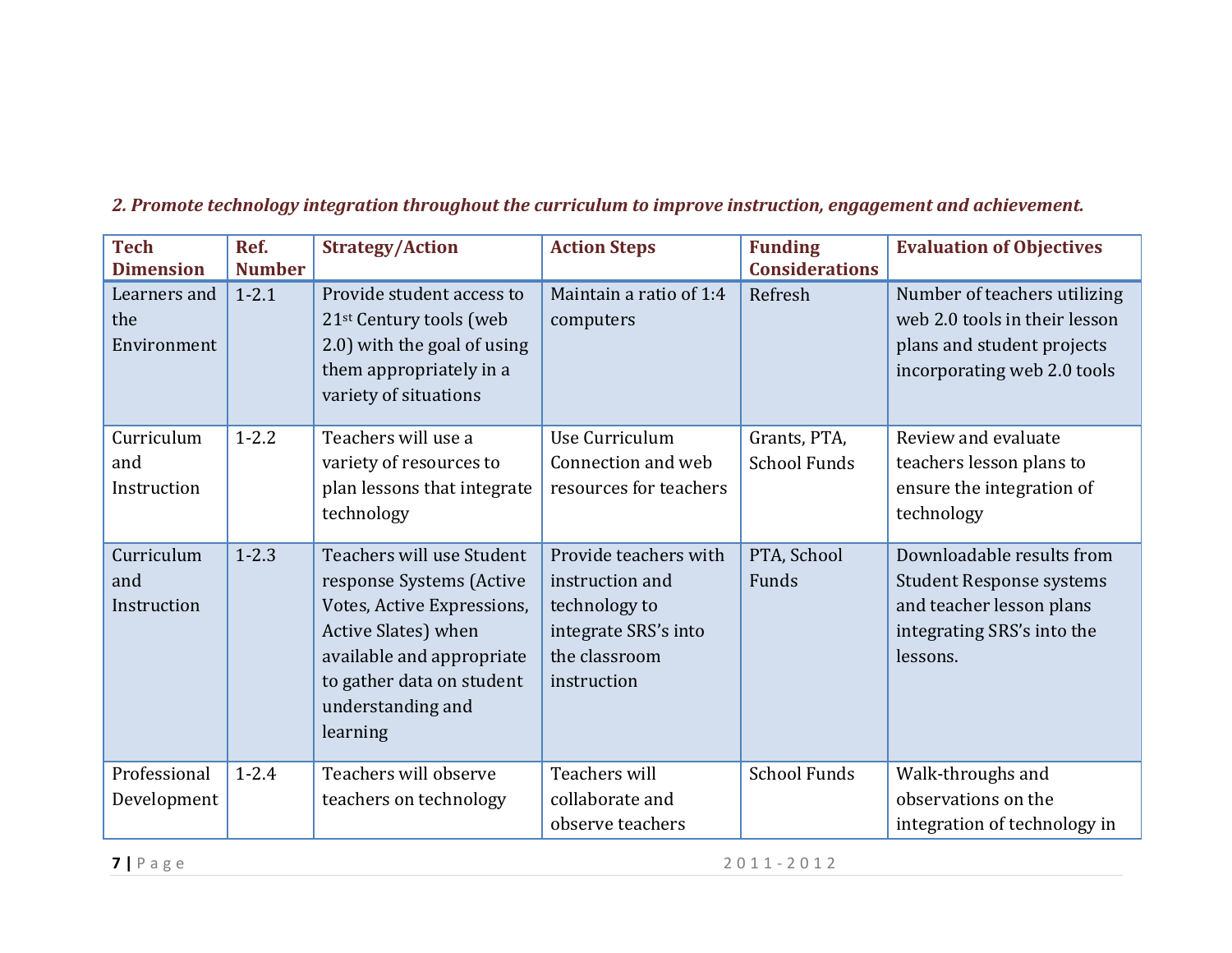|  | integration effectiveness | during instructional | the classroom. |
|--|---------------------------|----------------------|----------------|
|  |                           | time.                |                |
|  |                           |                      |                |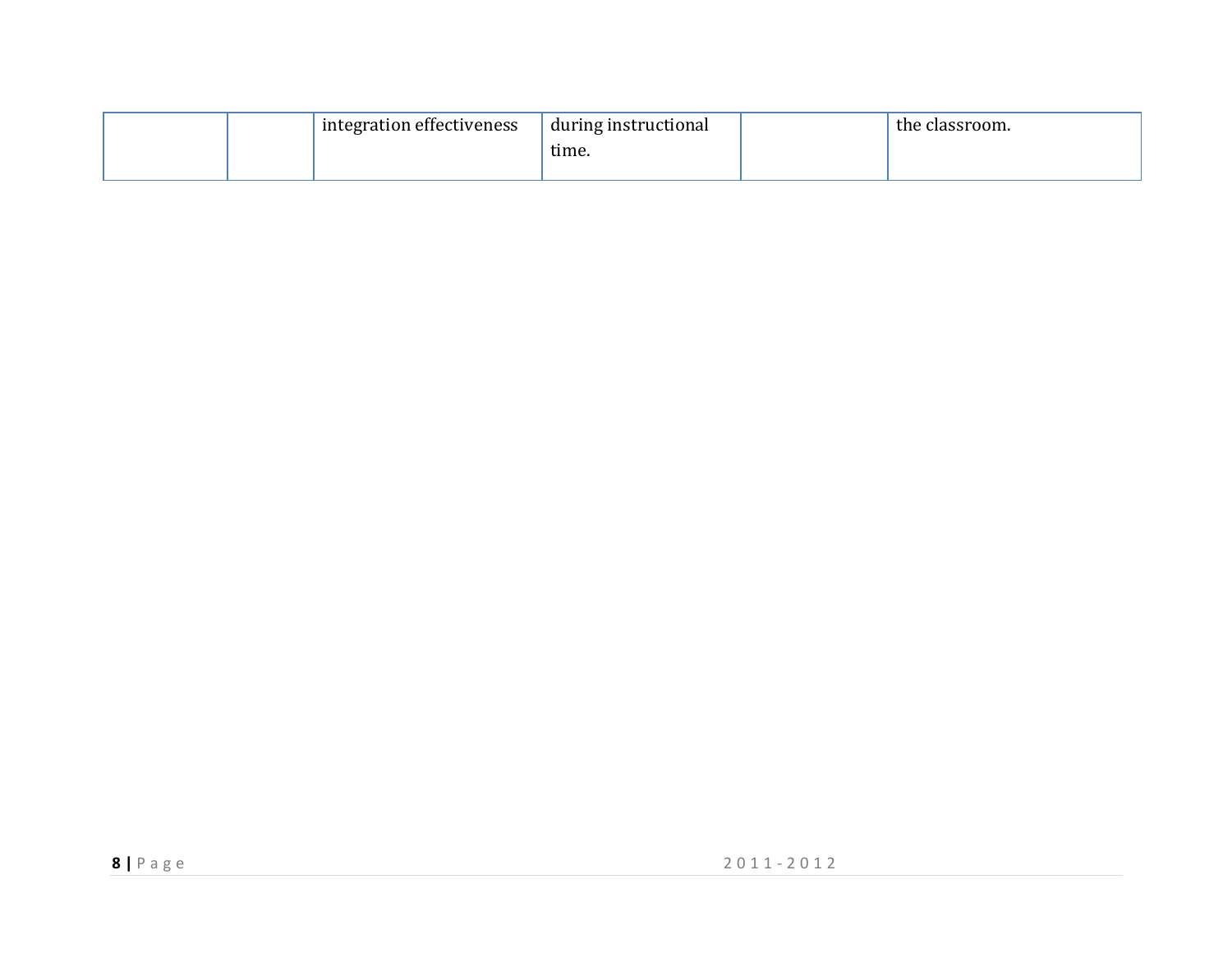**Goal 2: Provide professional development to increase the competency of Oakview's educators so that research-proven strategies and the effective integration of instructional technology systems can be used to increase student achievement.**

| <b>Tech</b><br><b>Dimension</b>    | Ref.<br><b>Number</b> | <b>Strategy/Action</b>                                                                                                    | <b>Action Steps</b>                                                                                                                                       | <b>Funding</b><br><b>Considerations</b> | <b>Evaluation of Objectives</b>                                                                   |
|------------------------------------|-----------------------|---------------------------------------------------------------------------------------------------------------------------|-----------------------------------------------------------------------------------------------------------------------------------------------------------|-----------------------------------------|---------------------------------------------------------------------------------------------------|
| Learners and<br>the<br>Environment | $2 - 1.1$             | Teachers will continue<br>using software to enhance<br>learning.                                                          | Larson's Math, Lexia,<br>and Compass for<br>remediation and<br>acceleration.                                                                              | No cost, already<br>purchased           | Class and student reports                                                                         |
| Learners and<br>the<br>Environment | $2 - 1.2$             | All teachers will use<br>Website, email, and<br>PowerTeacher to enhance<br>communication with the<br>community.           | Teachers will keep web<br>pages up-to-date, send<br>emails when needed,<br>and maintain grades in<br>PowerTeacher.                                        | No cost                                 | Samples in each teacher's<br>PAS-T Portfolio, annual<br>website audits.                           |
| Curriculum<br>and<br>Instruction   | $2 - 1.2$             | <b>Teachers will use United</b><br>Streaming, Podcasting,<br>Brainpop and Discus as<br>additional curriculum<br>resources | Maintain memberships<br>and access to<br>curriculum resources.                                                                                            | <b>School Funds</b>                     | Observation of lesson plans                                                                       |
| Professional<br>Development        | $2 - 1.3$             | Provide ongoing workshops<br>in technology to increase<br>the technology proficiency<br>of teachers                       | Create professional<br>development<br>opportunities with IT<br>using the most current<br>technology available for<br>the 21 <sup>st</sup> century learner | School Fund,<br><b>PTA</b>              | PAS-T notebooks containing<br>proof of workshops and<br>surveys from teachers after<br>workshops. |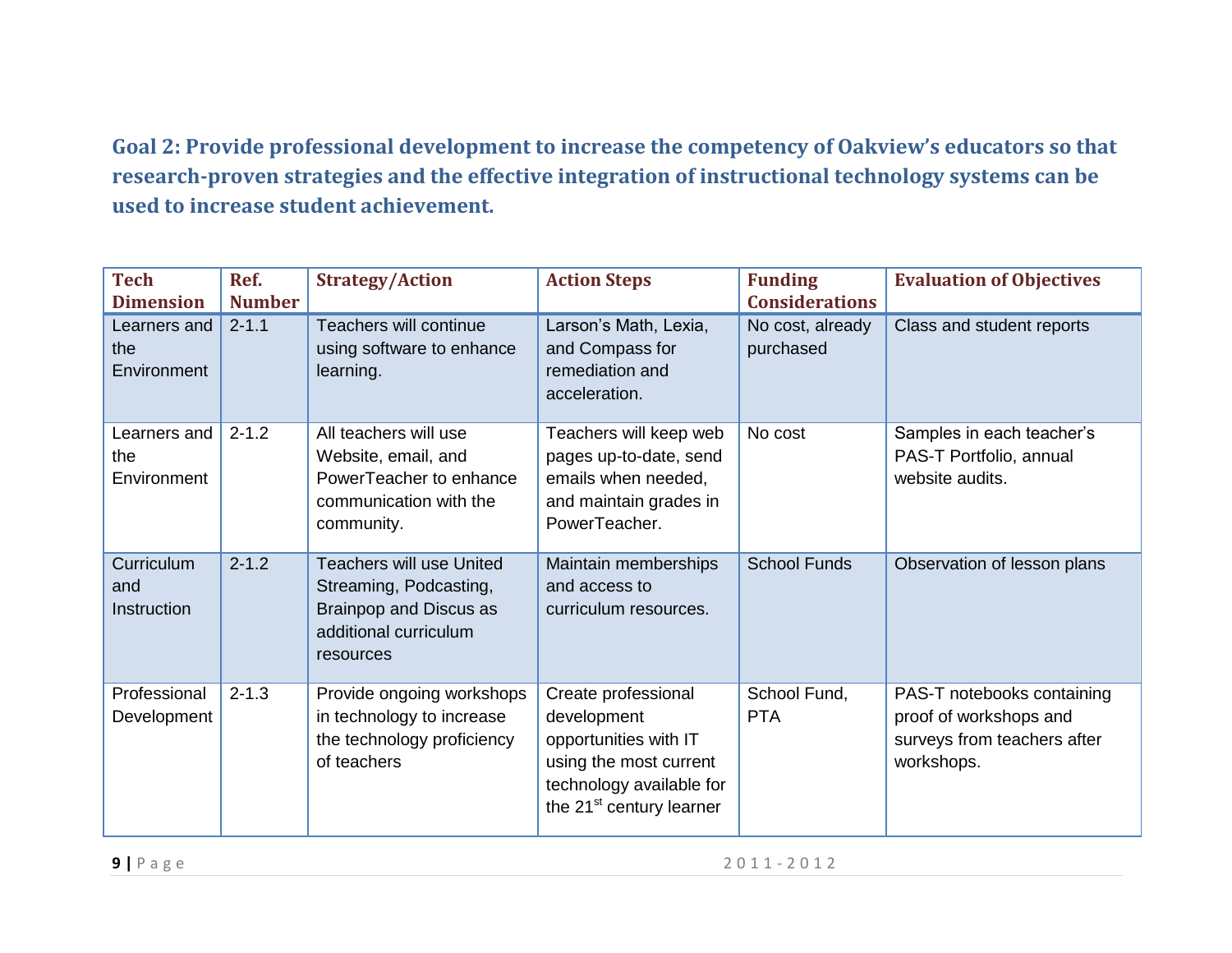# **Needs/Wants List**

| <b>Tech Equipment Need</b>                                                                                                                                                                                                                 | Quantity<br><b>Needed</b> | <b>Justification</b>                                                                                                                                                                                                              | <b>Priority</b><br>$(5 = High)$ | <b>Comments/Notes</b> |
|--------------------------------------------------------------------------------------------------------------------------------------------------------------------------------------------------------------------------------------------|---------------------------|-----------------------------------------------------------------------------------------------------------------------------------------------------------------------------------------------------------------------------------|---------------------------------|-----------------------|
| Promethean projectors                                                                                                                                                                                                                      | 60                        | 1-1.1 Provide all classrooms<br>with updated Promethean<br>projectors in order to<br>engage students                                                                                                                              | $\overline{5}$                  |                       |
| <b>Active expressions</b>                                                                                                                                                                                                                  | 90                        | 1-2.3- Teachers will use<br><b>Student response Systems</b><br>(Active Votes, Active<br>Expressions, Active Slates)<br>when available and<br>appropriate to gather data<br>on student understanding<br>and learning               | 5                               |                       |
| <b>Teacher Laptop</b><br>computers (includes<br>classroom teachers,<br>guidance, Admin,<br><b>Challenge, Reading</b><br><b>Intervention, Special Ed,</b><br>Science lab, Speech,<br><b>Related arts, Media</b><br>Center, and virtual lab) | 75                        | 1-2.2-Teachers use laptops<br>in the classroom for core<br>instruction, take them to<br>workshops for professional<br>development, and connect<br>to the Promethean Boards<br>for student centered<br>instruction and activities. | $\overline{5}$                  |                       |
| <b>Teacher Desktop</b><br>computers (includes<br>Office staff, Health room,<br><b>Occupational Therapist,</b>                                                                                                                              | 8                         | 2-1.2 All teachers will use<br>Website, email, and<br>PowerTeacher to enhance<br>communication with the                                                                                                                           | 5                               |                       |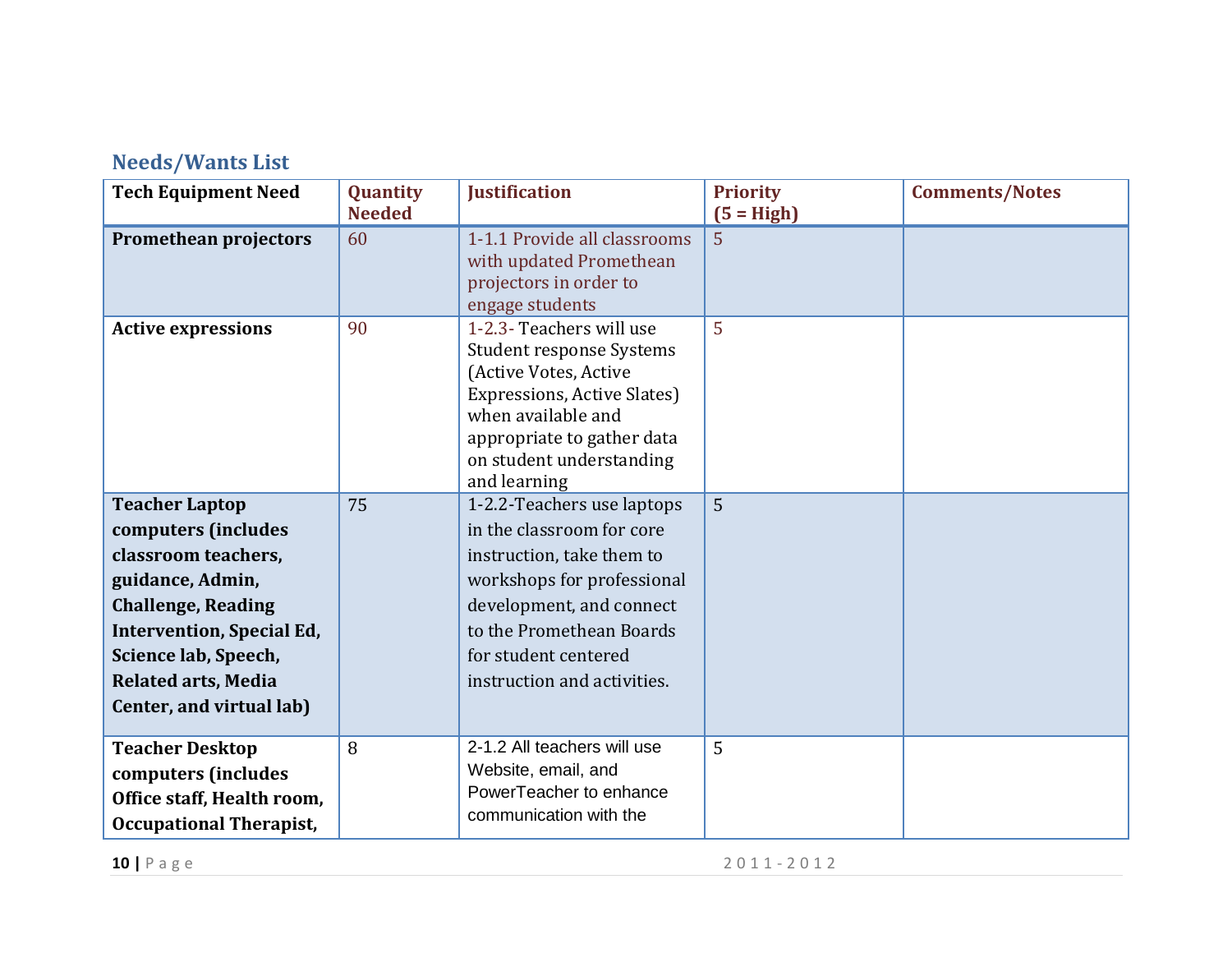| computer lab manager,<br><b>Plant Engineer, Food</b><br>service manager)<br><b>Computers for desktop</b><br>lab<br>(desktops to replace old<br>models now in our lab) | 60             | community.<br>1-2.1-The 2 stationary labs<br>will be utilized by teachers<br>to integrate technology<br>across the curriculum and to<br>give all students access to<br>the lab once a week.      | 5              |  |
|-----------------------------------------------------------------------------------------------------------------------------------------------------------------------|----------------|--------------------------------------------------------------------------------------------------------------------------------------------------------------------------------------------------|----------------|--|
| <b>Media Center computers</b>                                                                                                                                         | 17             | 1-2.1 Students use the<br>computers in the Media<br>Center for research, OPAC,<br>and Reading Counts.                                                                                            | 5              |  |
| <b>Student laptops for</b><br>mobile/virtual lab                                                                                                                      | 30             | 1-2.1 Virtual lab will be<br>utilized by students to<br>integrate technology across<br>the curriculum and to give<br>students access to the lab<br>for research.                                 | 5              |  |
| <b>Wireless Access Points</b>                                                                                                                                         | $\overline{2}$ | 2-1.3-The wireless access<br>point would allow for<br>teachers and other district<br>personnel to be more<br>productive when using their<br>laptops during professional<br>development meetings, | $\overline{4}$ |  |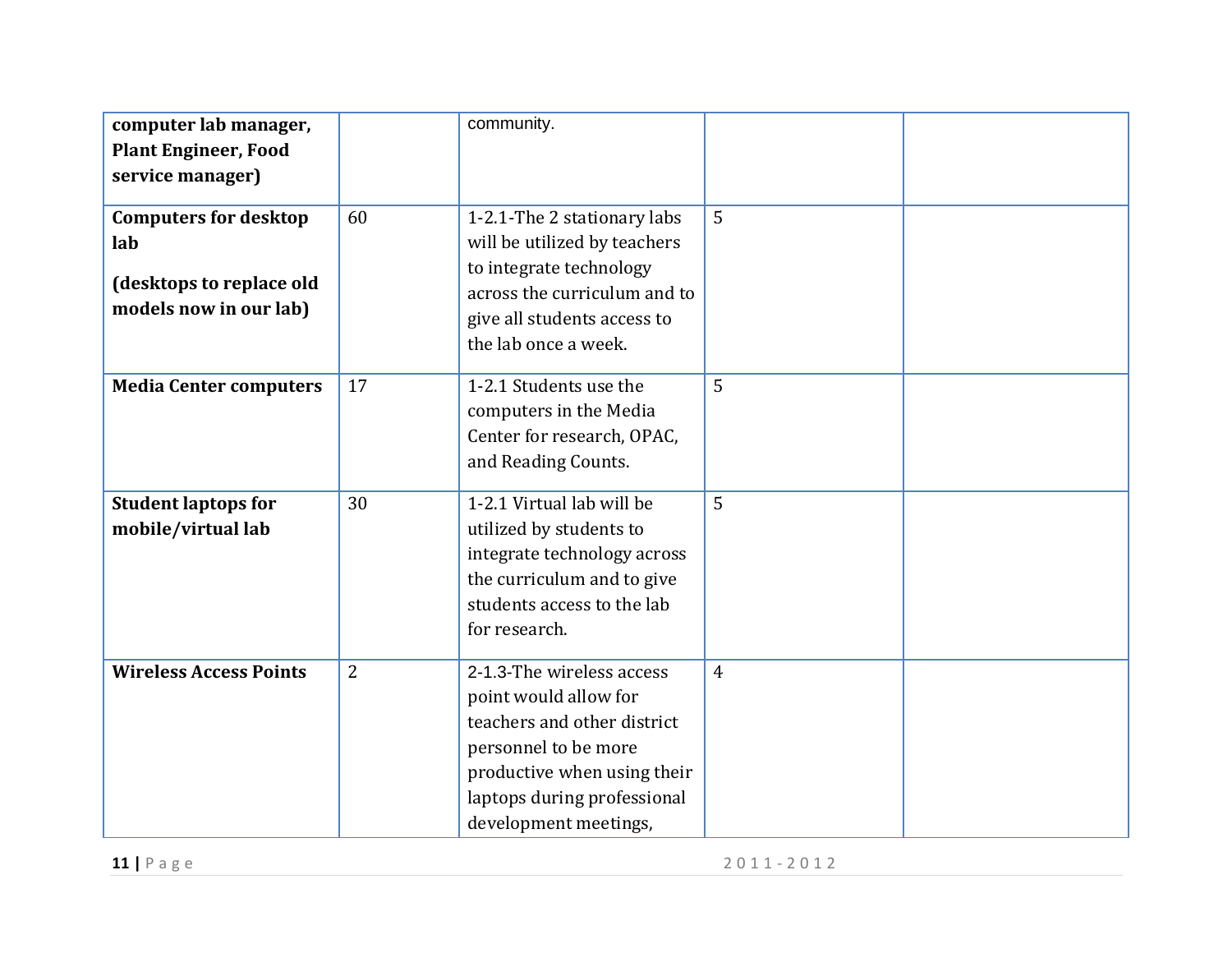|                            |              | workshops and training<br>sessions. This can also be<br>used for student laptop<br>classes in the Media Center,<br>laptop lab and with iPads. |                |  |
|----------------------------|--------------|-----------------------------------------------------------------------------------------------------------------------------------------------|----------------|--|
| iPads for Administrators,  | 5            | 1-2.2-The Administrative                                                                                                                      | $\overline{5}$ |  |
| Instructional coach, and   |              | Team will use the <i>iPads</i> for                                                                                                            |                |  |
| <b>Media Specialists.</b>  |              | classroom observation                                                                                                                         |                |  |
|                            |              | feedback and well as                                                                                                                          |                |  |
|                            |              | assisting classroom teachers                                                                                                                  |                |  |
|                            |              | with research capabilities                                                                                                                    |                |  |
|                            |              | for their students. The                                                                                                                       |                |  |
|                            |              | Media Specialists will                                                                                                                        |                |  |
|                            |              | explore the uses of Ipads in                                                                                                                  |                |  |
|                            |              | the classrooms and in the                                                                                                                     |                |  |
|                            |              | Media Center.                                                                                                                                 |                |  |
| <b>Classrooms (Student</b> | 162 (54      | 1-2.1 Teachers will use the                                                                                                                   | 5              |  |
| Desktops)                  | classrooms x | computers more effectively                                                                                                                    |                |  |
|                            | $3=162$      | if they have enough for the                                                                                                                   |                |  |
|                            |              | students to share. Our                                                                                                                        |                |  |
|                            |              | students need daily access                                                                                                                    |                |  |
|                            |              | to computers. Students also                                                                                                                   |                |  |
|                            |              | need access to the Internet                                                                                                                   |                |  |
|                            |              | for research projects,                                                                                                                        |                |  |
|                            |              | Compass learning, Lexia,                                                                                                                      |                |  |
|                            |              | and student email.                                                                                                                            |                |  |
|                            |              |                                                                                                                                               |                |  |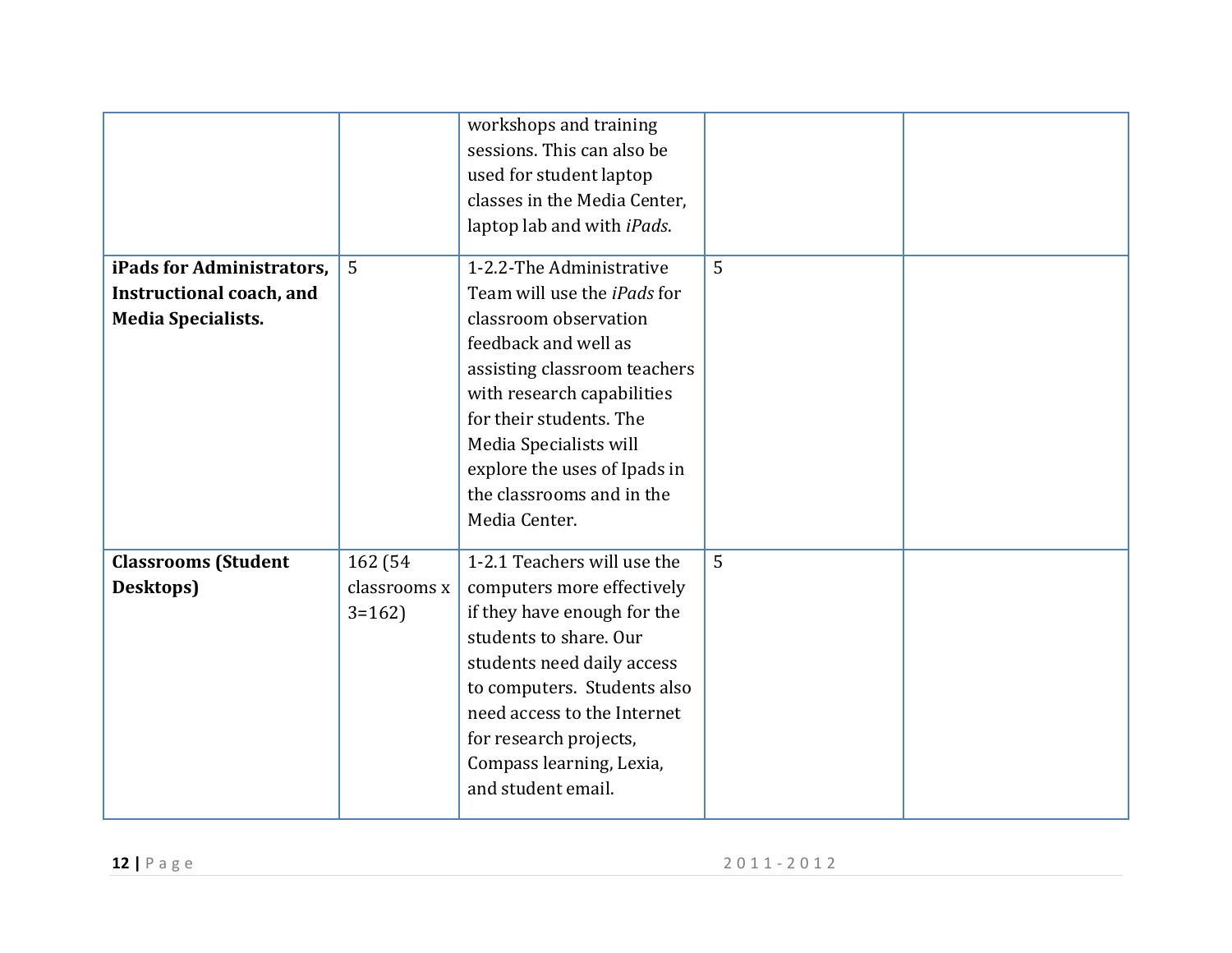| <b>Active Tables</b><br><b>Lamps for Promethean</b><br><b>Boards</b> | 6<br>70 | 1-2.2-2 Active Tables per<br>Kindergarten, First grade,<br>and Second grade<br>1-1.1-Bulbs last<br>approximately one year.                                                                                                                                                                                                               | $\overline{2}$<br>$\overline{5}$ |  |
|----------------------------------------------------------------------|---------|------------------------------------------------------------------------------------------------------------------------------------------------------------------------------------------------------------------------------------------------------------------------------------------------------------------------------------------|----------------------------------|--|
| <b>Ipods for library</b><br>checkout                                 | 30      | 1-2.2-With Ipods student<br>will be able to access audio<br>books in the district's<br>Overdrive database to listen<br>to at home, one the bus,<br>traveling or exercising.                                                                                                                                                              | $\overline{3}$                   |  |
| <b>Software</b>                                                      |         | 2-1.2-With the addition of<br>Compass Odyssey software<br>we have a comprehensive<br>remediation and enrichment<br>program for all students.<br>We would like to purchase<br>online subscriptions for,<br>Reading a-z, MathStories,<br>World Book Online,<br>Maps101, and Enchanted<br>Learning for use by our<br>teachers and students. | $\overline{3}$                   |  |
| Digital cameras                                                      | 15      | 2-1.2-Teachers use digital<br>cameras to showcase<br>student work on teacher                                                                                                                                                                                                                                                             | $\overline{2}$                   |  |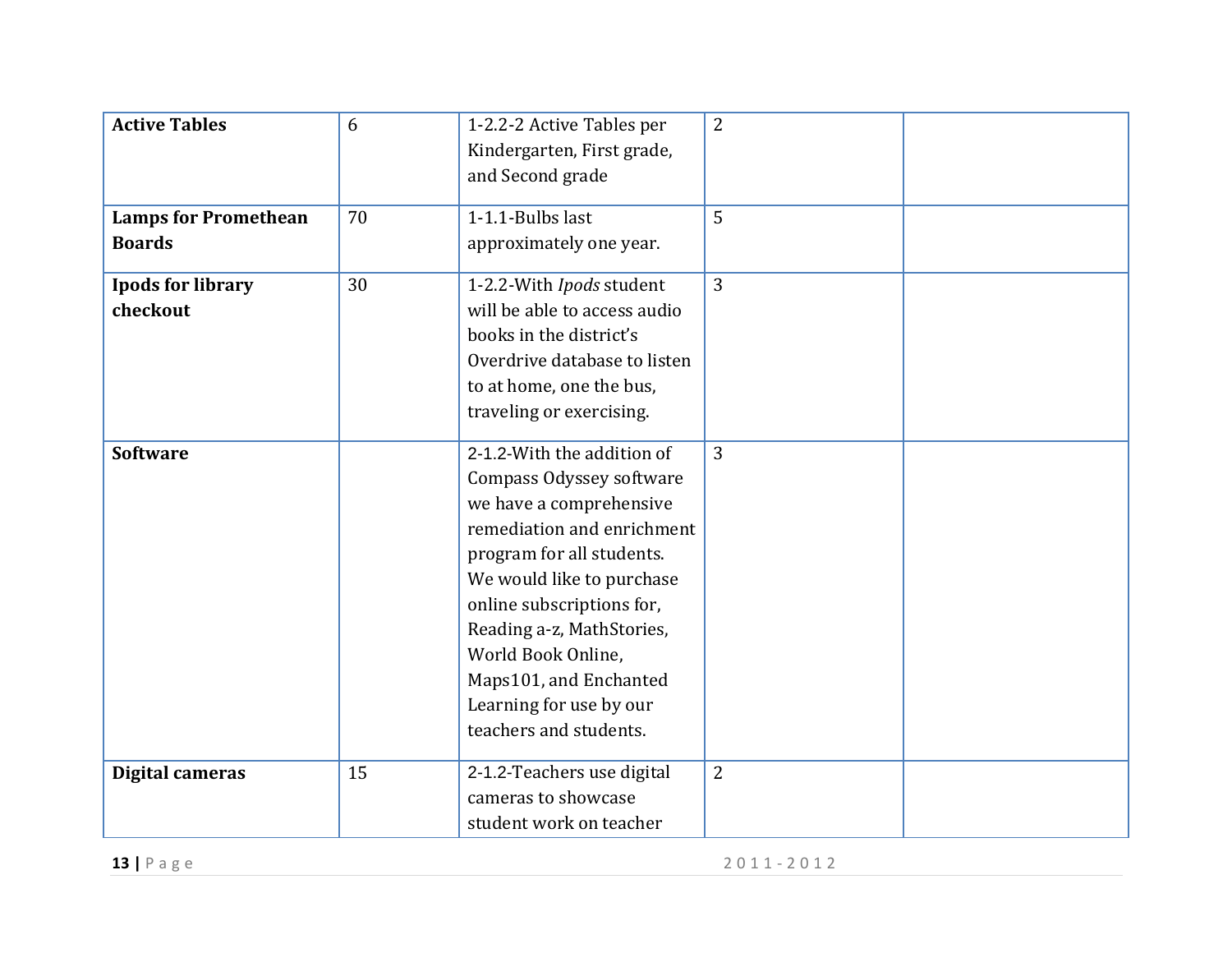|                                                      |                | websites, field trips, and to<br>create slideshows for their<br>websites. Students also use<br>digital cameras for digital<br>storytelling projects.                                                                           |                |  |
|------------------------------------------------------|----------------|--------------------------------------------------------------------------------------------------------------------------------------------------------------------------------------------------------------------------------|----------------|--|
| <b>ActivSlates</b>                                   | 20             | 1-2.3- Teachers will use<br>Student response Systems<br>(Active Votes, Active<br>Expressions, Active Slates)<br>when available and<br>appropriate to gather data<br>on student understanding<br>and learning                   | 5              |  |
| <b>KarbonPads</b>                                    | 3 class sets   | 1-2.3- Teachers will use<br>Karbon Pads when available<br>and appropriate to gather<br>data on student<br>understanding and learning.                                                                                          | $\overline{3}$ |  |
| <b>Ceiling Projector and</b><br>screens in cafeteria | $\overline{2}$ | 2-1.3-The screen would<br>allow for teachers and other<br>district personnel to be<br>more productive during<br>professional development<br>meetings, workshops and<br>training sessions. This can<br>also be used for student | $\overline{4}$ |  |